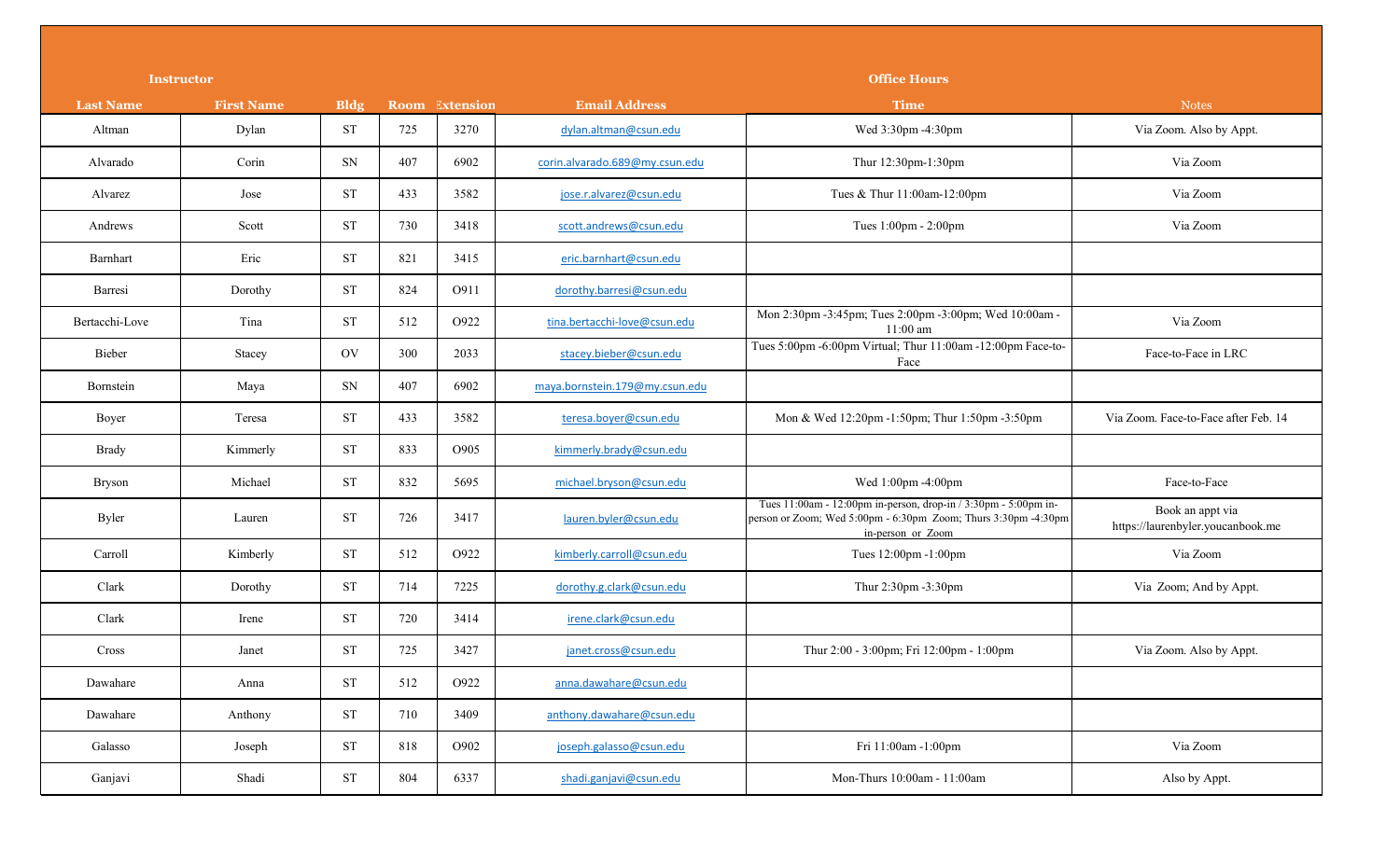| Gauthier     | Brandon         | SN        | 409  | 6906 | brandon.gauthier@csun.edu  | Thurs 4:00pm -5:00pm                                              | Via Zoom. Also available by Appt.                                                |
|--------------|-----------------|-----------|------|------|----------------------------|-------------------------------------------------------------------|----------------------------------------------------------------------------------|
| Gides        | John            | <b>ST</b> | 831  | O903 | john.gides@csun.edu        | Mon & Wed 2:00pm -3:00pm & Tues 3:30pm - 4:00pm                   | Via Zoom & Face-to-Face after Feb 14                                             |
| Glick        | Jessica         | <b>ST</b> | 507  | 5280 | jessica.glick@csun.edu     |                                                                   |                                                                                  |
| Glover       | Star            | <b>ST</b> | 433  | 3582 | azure.glover@csun.edu      |                                                                   |                                                                                  |
| Griffith     | Mary            | <b>ST</b> | 507  | 5280 | mary.griffith@csun.edu     |                                                                   |                                                                                  |
| Haake        | Katherine       | <b>ST</b> | 725  | 3425 | kate.haake@csun.edu        |                                                                   |                                                                                  |
| Harrison     | Amanda          | <b>ST</b> | 833  | 4338 | amanda.harrison@csun.edu   | Tues 12:00pm -3:00pm via Zoom; Thurs 3:30pm via Face-to-<br>Face. | Also available on Zoom via Appt. Face-to-Face<br>Office Hours are only via Appt. |
| Hatfield     | Charles         | <b>ST</b> | 735  | 3416 | charles.hatfield@csun.edu  |                                                                   |                                                                                  |
| Hattori      | Tomo            | $\rm JR$  | 340P | 7284 | tomo.hattori@csun.edu      | Tues & Thurs 3:00pm - 4:00 pm                                     | Via Zoom; And by Appt.                                                           |
| Havey        | Emily           | <b>ST</b> | 507  | 5280 | emily.havey@csun.edu       | Tues & Thurs 1:45pm - 2:15pm                                      | Via Zoom; Also available by appointment via<br>email & Canvas                    |
| Hernandez    | Andrea          | BH        | 525  | 6356 | andrea.hernandez@csun.edu  |                                                                   |                                                                                  |
| <b>Higgs</b> | Christopher     | <b>ST</b> | 734  | 7207 | christopher.higgs@csun.edu |                                                                   |                                                                                  |
| Keynejad     | Nazanin         | <b>ST</b> | 821  | 3415 | nazanin.keynejad@csun.edu  |                                                                   |                                                                                  |
| Khadka       | Santosh         | <b>ST</b> | 834  | 4337 | santosh.khadka@csun.edu    |                                                                   |                                                                                  |
| Kleinman     | Scott           | <b>ST</b> | 803  | O901 | scott.kleinman@csun.edu    |                                                                   |                                                                                  |
| Koning       | Kelan           | <b>ST</b> | 831  | O903 | kelan.koning@csun.edu      |                                                                   |                                                                                  |
| Lace         | Noreen          | <b>ST</b> | 725  | 3270 | noreen.v.lace@csun.edu     | Wed 11:00am- 12:30pm Face-to-Face; Monday 12-1:30 via<br>Zoom     | Also available by Appt.                                                          |
| Lee          | Jennifer C (JC) | <b>ST</b> | 830  | 2718 | jennifer.c.lee@csun.edu    | Tues & Wed 2:00pm -3:00pm                                         | Via Zoom; Also available by Appt.                                                |
| Mathis       | Terrie          | <b>ST</b> | 818  | O902 | terrie.mathis@csun.edu     | Tues 7:00pm -8:00pm; Thurs 1:00 am -1:00pm                        | Via Zoom                                                                         |
| Maturo       | Arthur          | <b>ST</b> | 821  | 3415 | arthur.maturo.242@csun.edu |                                                                   |                                                                                  |
| McGinis      | Richard         | <b>ST</b> | 433  | 3582 | richard.mcginis@csun.edu   | Tues 10:00am - 12:00pm; Wed 1:00pm - 2:00pm                       | Face-to-Face                                                                     |
| Meisel       | Jacqueline      | SN        | 408  | 6905 | jacqui.meisel@csun.edu     | Tues 10:45am - 12:00pm                                            | Face-to-Face; & Via Zoom by Appt.                                                |
| Mendoza      | Rubén           | <b>ST</b> | 716  |      | ruben.mendoza@csun.edu     | Thurs $10:00$ am $-11:00$ am &, $11:15$ am $-12:15$ pm            | Via Zoom                                                                         |
| Mitchell     | Richard         | <b>ST</b> | 733  | 3422 | rick.mitchell@csun.edu     |                                                                   |                                                                                  |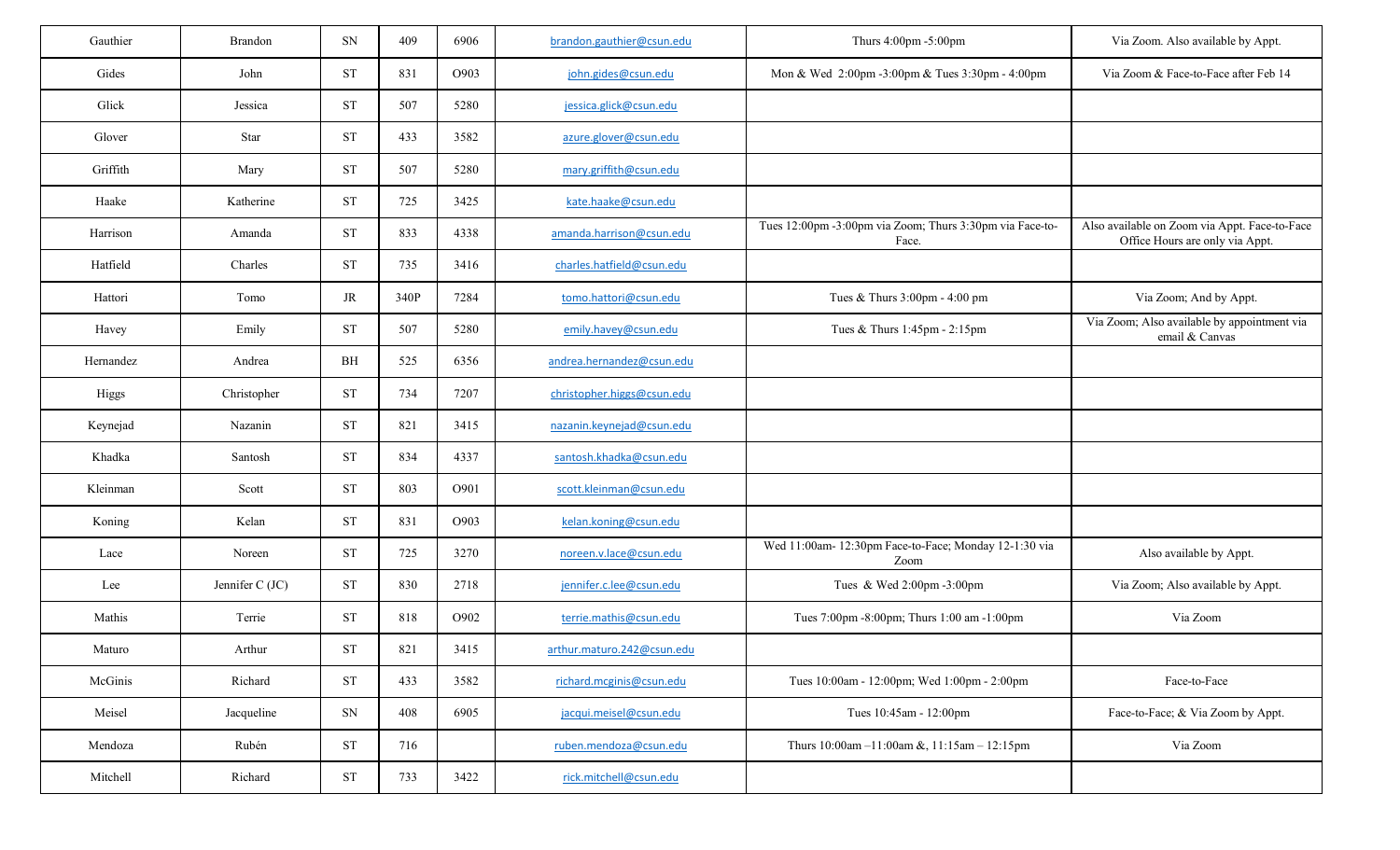| Norwood        | Amber         | <b>ST</b> | 425                                    | O917 | amber.norwood@csun.edu              | Mon & Wed 12:30pm - 2:00pm                                                                                                          | Face-to-Face                                                            |
|----------------|---------------|-----------|----------------------------------------|------|-------------------------------------|-------------------------------------------------------------------------------------------------------------------------------------|-------------------------------------------------------------------------|
| Overman        | Linda         | <b>ST</b> | 425                                    | O917 | linda.overman@csun.edu              | Wed 4:00pm - 6:45pm; Wed 7:00pm - 08:15pm                                                                                           |                                                                         |
| Pakhomova      | Alexsandra    | SN        | 410                                    | 6909 | alexsandra.pakhomova.14@my.csun.edu | Wed 11:00am - 12:00pm                                                                                                               | Via Zoom                                                                |
| Pandey         | Iswari        | <b>ST</b> | 822                                    | O910 | iswari.pandey@csun.edu              | Wed 2:00pm - 4:00pm; Mon & Wed 3:00pm - 4:00pm                                                                                      | Via Zoom; Also available by Appt.                                       |
| Payte          | Trista        | <b>OV</b> | 300                                    | 3582 | trista.payte@csun.edu               |                                                                                                                                     |                                                                         |
| Perez          | Jesus         | SN        | 405                                    | 6888 | jesus.perez.139@my.csun.edu         |                                                                                                                                     |                                                                         |
| Pessin         | Sean          | <b>ST</b> | 727                                    |      | sean.pessin@csun.edu                |                                                                                                                                     |                                                                         |
| Pousson        | Martin        | <b>ST</b> | 802                                    | 2011 | martin.pousson@csun.edu             |                                                                                                                                     |                                                                         |
| Reynolds       | Amy           | <b>ST</b> | 835                                    | O906 | amy.reynolds@csun.edu               | Mon, 3:00pm -5:00pm via Zoom; Tues & Thurs, 3:30pm -4:30pm<br>via Zoom temporarily                                                  | Tues & Thurs will be in person after $2/14$                             |
| Robison        | Alden         | SN        | 406                                    | 6901 | alden.robison.295@my.csun.edu       | Mon 3:30pm -4:30pm                                                                                                                  | Face-to-Face                                                            |
| Rodrick        | Jennifer      | <b>ST</b> | 510                                    | 7204 | jennifer.rodrick@csun.edu           | Mon & Wed 12:30pm -1:30pm & Tues & Thur 11:00am -<br>$12:00 \text{pm}$                                                              | Via Zoom until Feb 11, Face-to-Face after Feb 14                        |
| Roman          | Kathleen      | <b>ST</b> | 421                                    | O914 | kathy.lawler@csun.edu               | Mon 9:30am -10:30am & 1:00pm -2:00pm Face-to-Face                                                                                   | Zoom available by Appt.                                                 |
| Rowley         | Kelly         | <b>ST</b> | 512                                    | 7201 | kelly.rowley@csun.edu               | Mon & Wed: 11:00am -12:00pm; Tues: 10:00am -11:00am &<br>$12:30$ pm $-1:30$ pm                                                      | Via Zoom until Feb 11, Face-to-Face after Feb 14                        |
| Schamp         | Jutta         | <b>ST</b> | 831                                    | O903 | jutta.schamp@csun.edu               | Thur 12:00pm -1:00pm; Thur 3:30pm - 4:30pm                                                                                          | Via Zoom                                                                |
| Schofield      | Michael       | <b>ST</b> | 507                                    | 5280 | michael.schofield@csun.edu          | Sun 7:00pm - 8:00pm                                                                                                                 | Via Canvas Chat                                                         |
| Schumacher     | Heidi         | $\rm JR$  | 340D                                   | 3300 | heidi.schumacher@csun.edu           |                                                                                                                                     |                                                                         |
| Sever          | Kirk          | <b>ST</b> | 421                                    | O915 | kirk.sever@csun.edu                 | Tues 3:00pm - 4:00pm                                                                                                                | Via Zoom                                                                |
| Shamiryan      | Diana         | <b>ST</b> | 421                                    | O914 | diana.shamiryan@csun.edu            |                                                                                                                                     |                                                                         |
| Shannon        | Mary          | <b>ST</b> | 835                                    | O906 | mary.shannon@csun.edu               | Tues & Thur 7:00am -7:50am                                                                                                          | Via Zoom                                                                |
| Shi            | Enchao        | <b>ST</b> | 825                                    | O904 | enchao.shi@csun.edu                 | Mon 9:00am -11:00am; Wed 10:00am -11:00am                                                                                           | Also available by Appt.                                                 |
| Solis          | Nicole Eschen | <b>ST</b> | 425                                    | O916 | nicole.eschen@csun.edu              | Tues 1:30pm - 3:00pm and Thurs 10:00am - 11:30am on zoom                                                                            | Tues will be in person after 2/14                                       |
| Spitler-Lawson | Rebecca       | <b>ST</b> | 725                                    | 3427 | rebecca.lawson@csun.edu             | Tues & Thurs 2:00pm - 4:00pm                                                                                                        | Also by Appt.                                                           |
| Spratt         | Danielle      | <b>ST</b> | 724                                    | 3412 | danielle.spratt@csun.edu            | Mon $3:00 \text{pm} - 4:30 \text{pm}$ (open hours) & $6:00 \text{pm} - 7:00 \text{pm}$ (by<br>appt); Tues 3:00pm - 4:30pm (by appt) | Also by Appt; Zoom info and signup:<br>dsprattofficehours.youcanbook.me |
| Stallcup       | Jacklyn       |           | College of Humanities Dean's<br>Office |      | jackie.stallcup@csun.edu            | <b>Email for Appointment</b>                                                                                                        | <b>Email for Appointment</b>                                            |